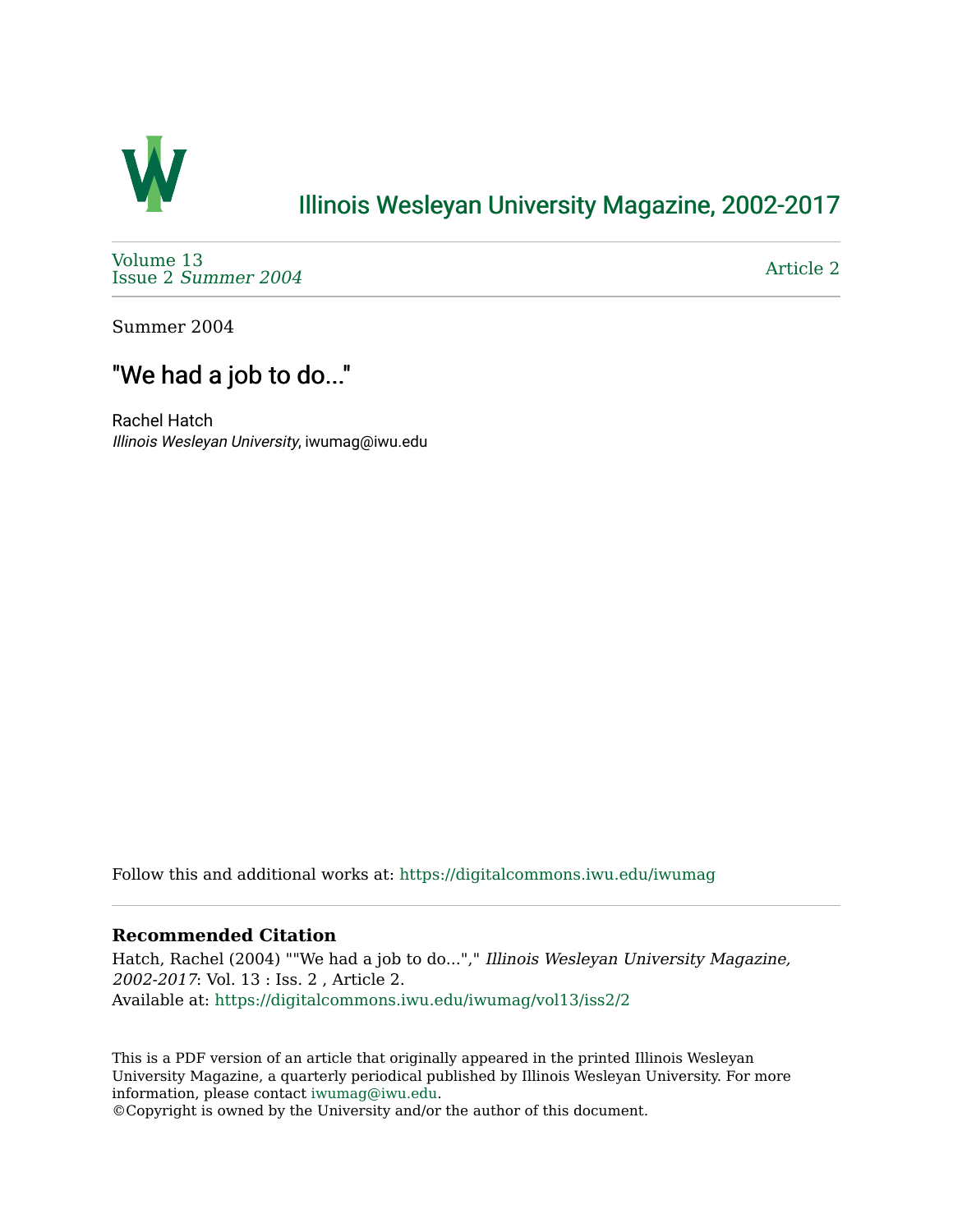**Two IWU alumni saved lives and made history as nurses in Iraq.** 



Shock Trauma Platoon 7's Resuscitation Team (above) — including Jody Shepard '96 — stand outside their ambulance waiting to embark on a trip of their lives

## "We had a job to do..."

### **By Rachel Hatch**

Navy lieutenant Jody Shepard '96 listened closely to the voice at the end of the radio. The convoy of more than 100 military vehicles had stopped yet again in the middle of the night. For the last 24 hours, they had inched their way from Kuwait to Baghdad, moving no more than five miles an hour. As a nurse assigned to the Shock Trauma Platoon, a mobile ER unit traveling with soldiers, Shepard expected the usual reasons for the delay — a blown tire or two vehicles colliding in the complete blackout conditions in which they drove.

The sandstorm was dying down as Shepard strained to hear the voice, calling all medical teams to the front of the lines, past the safety of the Marines leading the way to Baghdad. "What in the world?" thought Shepard, as she and her team scrambled to the front and mobilized the hospital in record time. The casualties were Iraqi "friendlies," who came across the convoy. Five minutes into surgery, mortar fire erupted all around them.

"I thought, 'This is it,'" Shepard recalls. "'This is real. We are going to die.'" Her hands trembling as she attempted to pull morphine for a patient, Shepard caught the eye of a younger nurse who looked as frightened as she felt. Asking the nurse if she was all right, Shepard drew a breath. "I told her, 'This is what we are here to do.' Even as the tent shook around us from enemy fire, I knew this is what I signed on to do."

In fact, Shepard was never supposed to be in Iraq. A Navy oncology nurse, she was listed for "normal duty" — set to stay behind as a charge nurse at the San Diego base where she was stationed if troops shipped out overseas. While on vacation in 2002, her superior called. "He said, 'Jody, I have bad news and worse news. You've been added to the platoon to serve the Marines. Pack your sea backpack. You leave for Kuwait in four days.'" *(Editor's Note: The Navy supplies all medical care for the Marines, who have no medical unit of their own.)*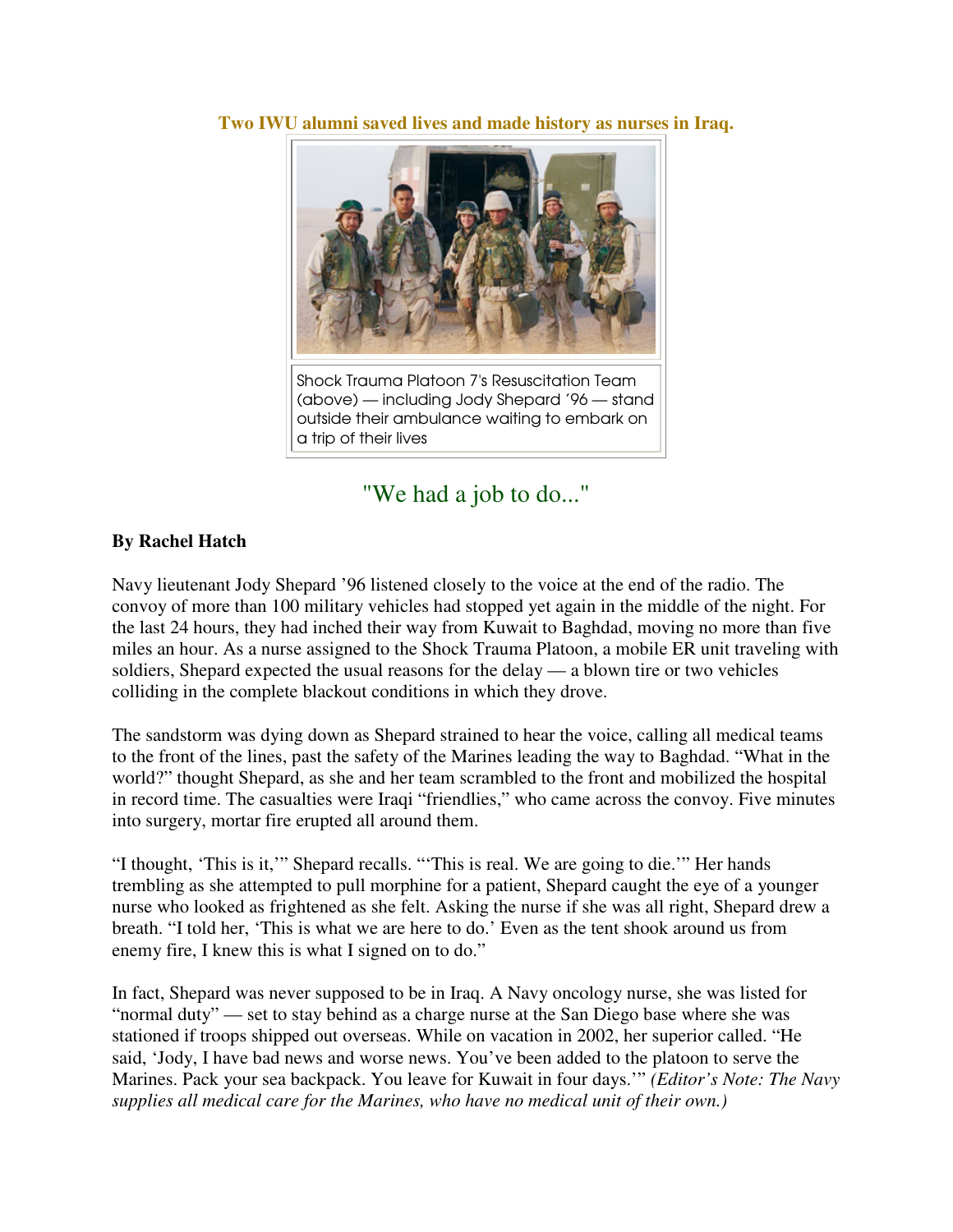

After stabilization, Shepard (above) prepares a gunshot-wound patient for medevac.

Shepard actually arrived in Kuwait in February 2003 to help set up the Fleet Surgical Support Group (FSSG), a surgical company. Again, she was informed she was supposed to stay with her group, but was then chosen for the Shock Trauma Platoon and found herself in a convoy with the first wave of Marines heading to the heart of Iraq in March, making history as the first Navy nurse in Baghdad.

Army Captain Brian Gegel '94 also landed in Iraq in early February. A nine-year veteran of the Army, this was Gegel's third deployment overseas from his Texas post, but his first into combat. Gegel and Zenon Mercado, both certified

registered nurse anesthesiologists (CRNAs), helped set up camp and performed training exercises in Kuwait. "Then came the 12-day dash to Baghdad," says Gegel. As higher-ranking officers, no anesthesiologist doctors were sent into the field, so Gegel and Mercado became the only ones who could perform anesthesiology as part of the Forward Surgical Team. The team drove to Baghdad in modified Humvees, from which tarps were rolled out to create makeshift resuscitation and operating rooms.

"There was really no sleep," says Gegel, who treated six cases on the road. "Just set up, operate, break down, and move on. We were protected on all sides by military vehicles, but I was always afraid the guy behind us was going to roll right into us," he says with a laugh.

A key target, the Baghdad International Airport, fell to Coalition forces in the early morning hours, and Gegel and his partner arrived at 6 a.m. on April 4 as the first CNRAs in the city. "There was fighting on all sides," he recalls, "but I felt the safest at the airport."

Gegel and the 20-person medical team that rode with the 3rd Infantry Division stayed immediately behind the first wave of combat. "Sometimes it was a little too close for comfort," he says. The medical team moved from the airport to the Olympic Stadium, where athletes who didn't perform well were reportedly tortured during Saddam Hussein's regime. "We dealt with a lot of sniper fire there," says Gegel. "One day, a couple of Iraqis jumped the wall and started shooting people. As they tried to escape, one fell from the wall. I had to be the one to intubate him. It was my job."

Gegel and Shepard both offered life-saving trauma care to Armed Forces personnel and to anyone else who needed it. They were the first line of defense in saving lives. "We didn't perform full surgeries," says Shepard. "We stopped the bleeding and stabilized people for transport. We saved the people who never would have made a three- to four-hour ride in the medical units."

Adapting was the key, says Shepard. Although she was not trained for emergency surgery, she found her past nursing experience was vital. "I was a cancer nurse for some very sick patients,"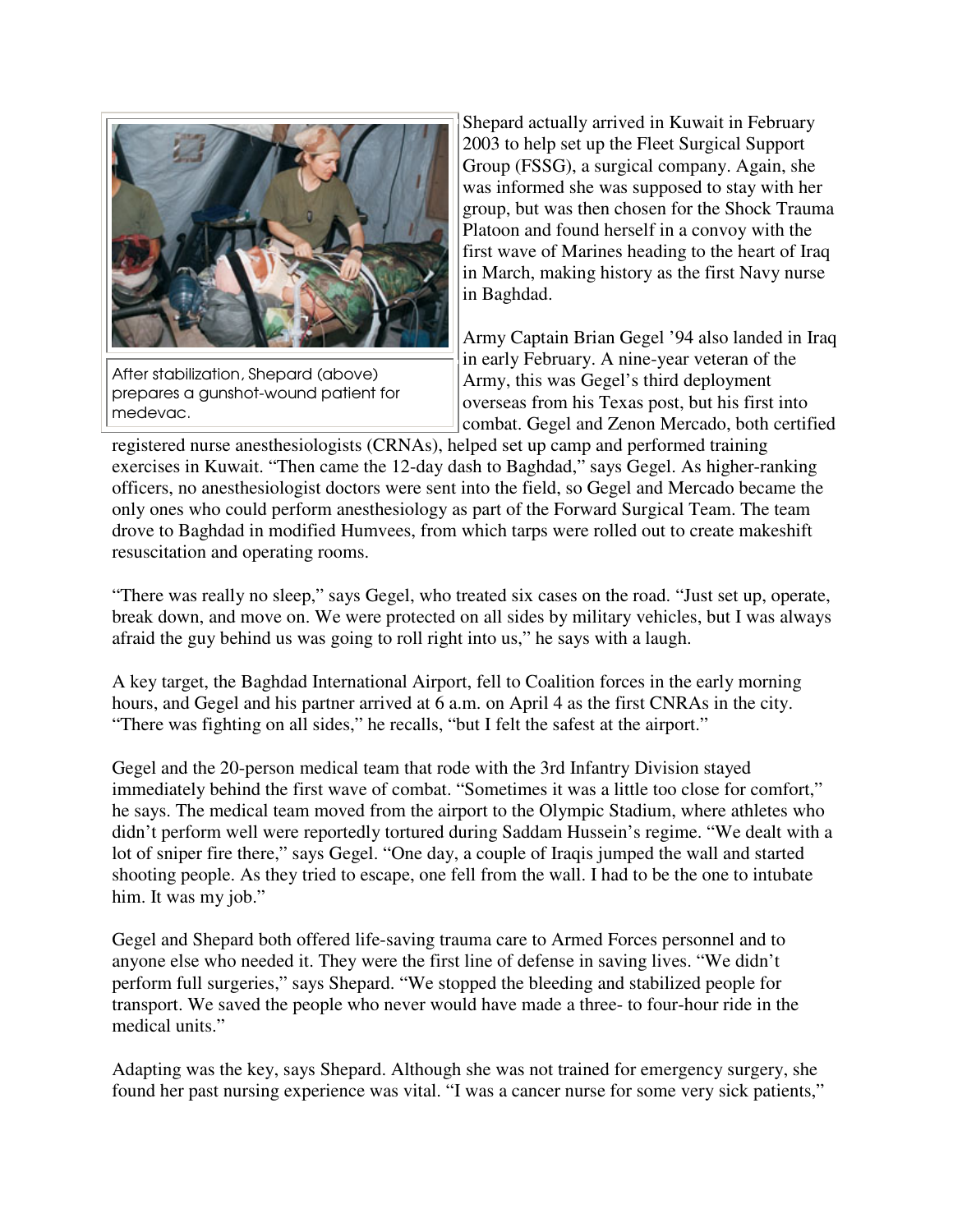she says. "I knew how to put in chest tubes, so I could put in chest tubes for people who had been shot in the chest. Who knew cancer training could get you ready for combat?"

The lines of battle did not matter on the operating table. On the road to Baghdad, Shepard's team was equipped to treat 50 people. They worked on 100. Though they had no medical supplies for children, a nurse on her team who had served in a nursery made due with adult-sized instruments to save children. "We saved 180 patients," says Shepard. "One hundred and ten were in the

Armed Forces; the rest were Iraqi men, women, and children. They were glad we were there."

Fighting could be intense on the front, taking a toll emotionally. "Some days were better than others," says Gegel. "It would run the gamut from boredom to fear to adrenaline to outright rage and anger. But you know, some days it would be all right, even pleasant. We were out there with good people. I think you make the best of a bad situation. When people ask, it's just easier to say, 'Some days were better than others.'"

Frustrations also mounted with the lack of information given to those in the field. Aside from daily briefings, the only news outlet came from battery-powered radios broadcasting the BBC,



Being part of a medical team did not ensure safety. Gegel (above) often came under enemy fire while treating wounded in a war zone..

which regularly ran stories about the Iraqi uprising and anger over the presence of American troops. "You got fractured news," says Gegel. "When we did hear from the outside, it brought us into a spiral, down and down." Once they were deployed, Gegel says he knew of no one who openly questioned why they were there. "We committed to a war, we were there for the go," he says. Still, he admits, there were times when "you did think about how it all could have been handled differently."

Shepard also heard the negative news reports, but her daily dealings with the wounded gave her little doubt about the state-of-mind of the Iraqis around her. "We kept hearing [on BBC broadcasts] how the Iraqis didn't want us there and how the Americans were just butting in, but I was there. I saw them wave signs for us. They were grateful."

Shepard remembers one Iraqi woman hit in the crossfire. She sat stoically as doctors and nurses ripped her dress to tend her wounds. Shepard, one of the few females on her team, attempted to maintain a level of dignity and privacy for the woman. She gathered safety pins and pinned her dress together. The quiet woman leaned over and kissed her on the cheek. Shepard vividly remembers her words. "She said, 'Thank you for what you are doing. Thank you for being here."

The troops' spirits were also buoyed by news from home, but such communications were sporadic. "I wrote to my wife and family quite a bit," says Gegel. "Most of my letters got there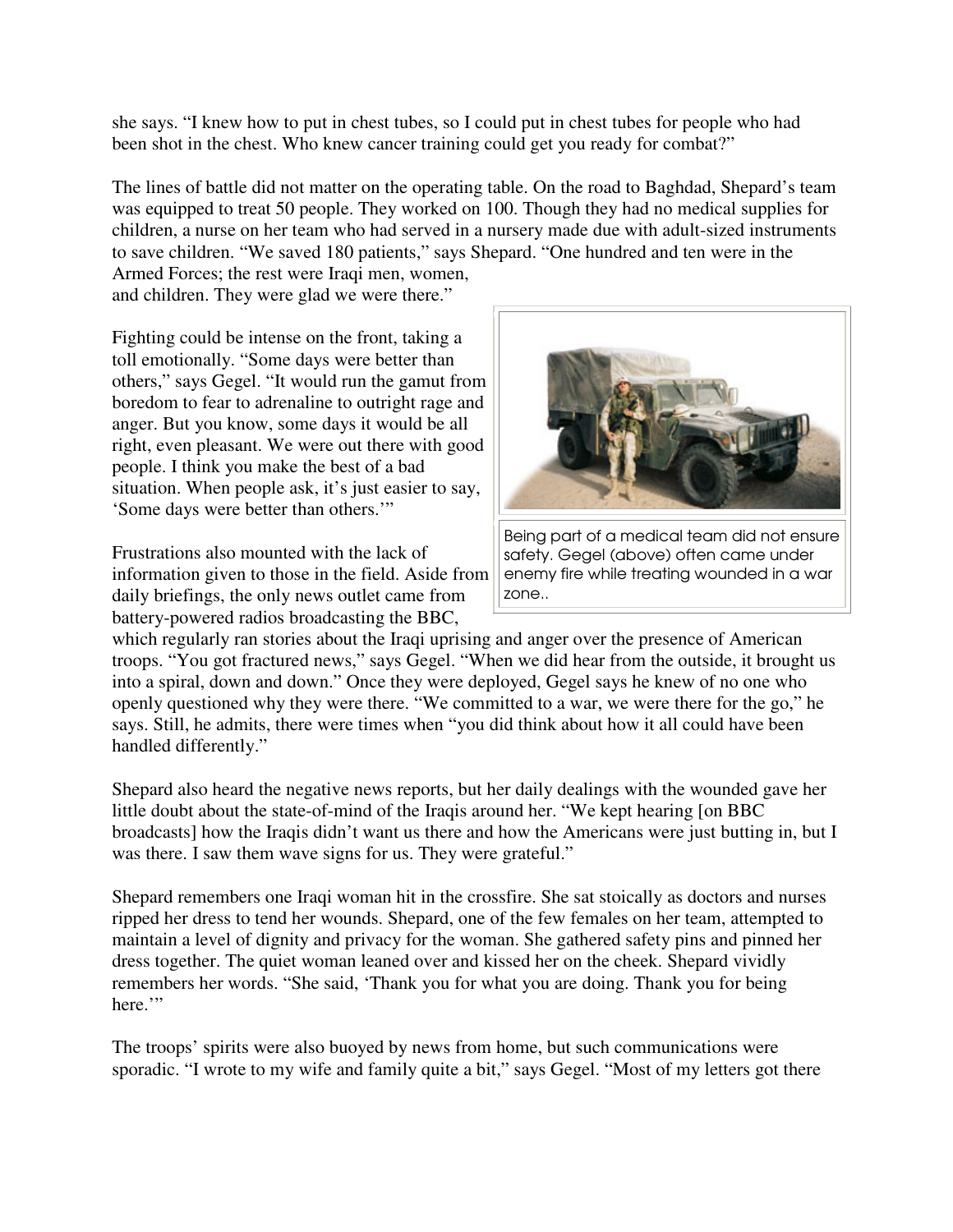late, but I was writing." After a time, brief phone calls could be made from the field to home, and Gegel was able to speak to his wife for the first time in months.

As more medical units arrived in Kuwait, word came that the first into Baghdad would be sent home in May 2003. That deadline was extended twice before they finally came home in July. Gegel called the transition from the desert to home "an easy one."



Brian Gegel '94 (below left) with his wife Cynthia on the night before he was deployed to Iraq.

"I was just happy to be home," he says. Gegel and his wife Cynthia took off on a two-week, 4,700-mile road trip. "I told her I just didn't want to be where it was hot, or where there was sand." Their travels took them to Colorado, where they hiked through the mountains. They then drove to see family and friends in Illinois including stops in Belleville, Bloomington/Normal, and Chicago. In Wisconsin, Gegel fished for salmon with his brother. "I did most of the driving. A lack of sleep was not a problem," Gegel says, laughing. "I was used to it."

Shepard's transition was not as smooth. At first, she joined the rest of her surgical company who had remained in Kuwait. "The rest of the Alpha Medical Team had dealt

more with broken bones and strep throat rather than blown-off limbs and children with chest wounds," said Shepard. "I wasn't ready to talk about it yet."

Things were even tougher for a time when she returned home. Eating and sleeping were physically difficult for her. "Really, everyday life just seemed so trivial," says Shepard. "When I was out in the desert, I did some soul-searching. I'm not talking being in a car accident and having the world flash before your eyes. I'm talking major life decisions."

One of those decisions included leaving the military. "I love my job and love the fact that I could serve my country," Shepard states. "The Navy sent me for my master's degree to Boston University. They were wonderful." But if she remained in the Navy, there was no guarantee Shepard could continue doing what she realized she truly loved. "I'm an oncology nurse," she says. "In the Armed Forces, you need to be able to generalize. You could be on some remote Pacific island or go into battle. I know how I want to help." For now, she is still considering joining the reserves, and will continue to work as a nurse manager for a hematology and oncology center in San Diego. "I'm proud of what I did, but I don't want to go back," she concludes. "Once was enough."

Gegel has left the Armed Forces as well, and is now a CRNA in San Antonio. He feels his time overseas gave him a gift. "You appreciate the freedoms our country offers, which are often taken for granted. You realize many day-to-day problems are not so important. I try to be a better person," he says.

Although only years apart in graduating from Illinois Wesleyan, Gegel and Shepard don't recall meeting, either on campus or in Iraq, but the two share a similar sense of satisfaction in